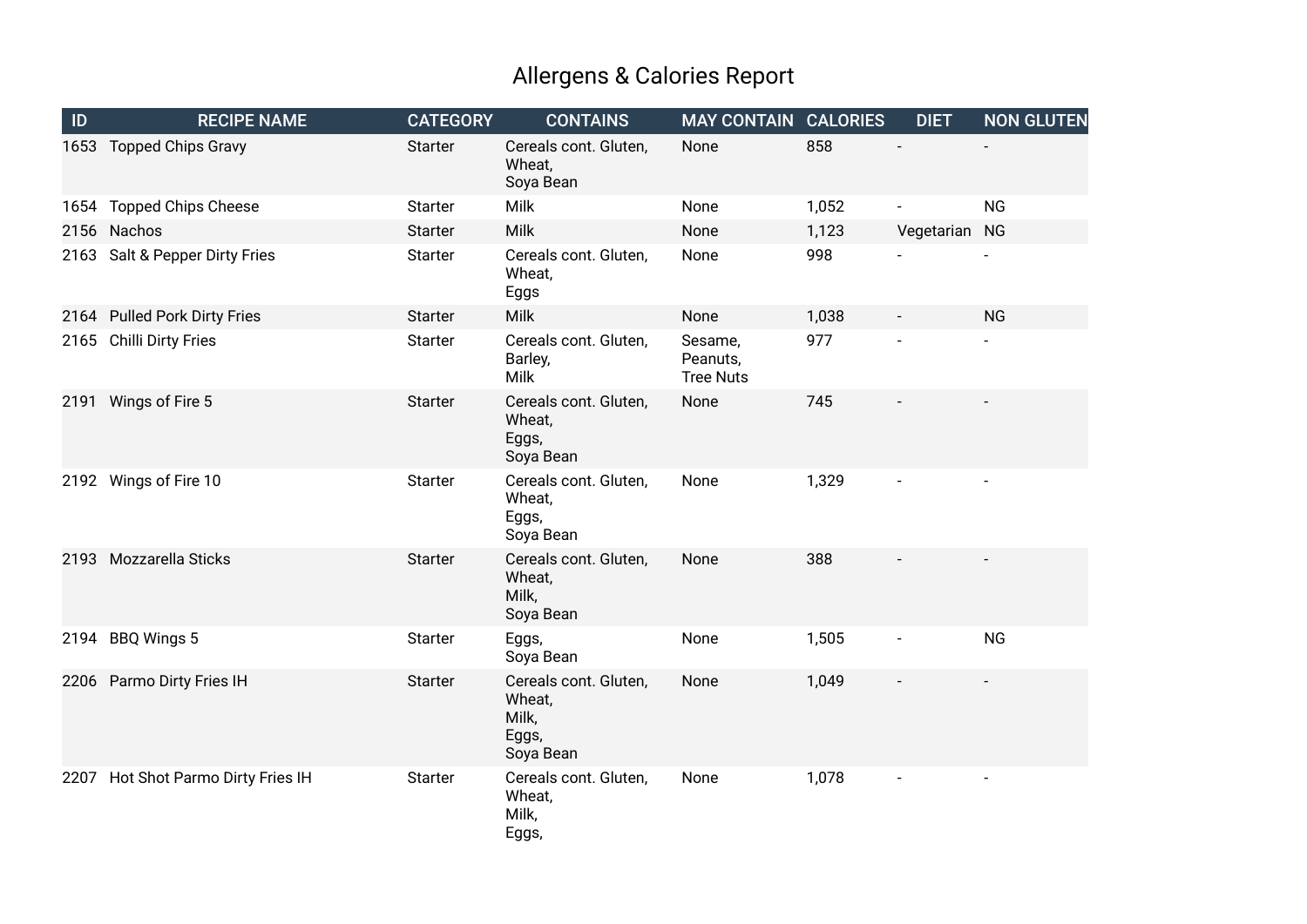| ID   | <b>RECIPE NAME</b>                 | <b>CATEGORY</b> | <b>CONTAINS</b>                                           | <b>MAY CONTAIN CALORIES</b>                                  |       | <b>DIET</b>   | <b>NON GLUTEN</b>        |
|------|------------------------------------|-----------------|-----------------------------------------------------------|--------------------------------------------------------------|-------|---------------|--------------------------|
|      |                                    |                 | Soya Bean                                                 |                                                              |       |               |                          |
|      | 2208 Cheese & Bacon Dirty Fries IH | <b>Starter</b>  | Cereals cont. Gluten,<br>Wheat,<br>Milk                   | None                                                         | 891   |               |                          |
|      | 2215 Pulled Pork Nachos IH         | <b>Starter</b>  | Milk                                                      | None                                                         | 1,267 | Vegetarian NG |                          |
|      | 2216 Chilli Nachos IH              | <b>Starter</b>  | Cereals cont. Gluten,<br>Barley,<br>Milk                  | Sesame,<br>Peanuts,<br><b>Tree Nuts</b>                      | 1,254 | Vegetarian -  |                          |
|      | 2218 Soup of the Day Thai Chicken  | <b>Starter</b>  | Cereals cont. Gluten,<br>Barley,<br>Wheat,<br>Milk        | Oats,<br>Rye                                                 | 469   |               |                          |
|      | 2219 Soup of the Day Tom & Basil   | <b>Starter</b>  | Cereals cont. Gluten,<br>Barley,<br>Wheat,<br><b>Milk</b> | Oats,<br>Rye                                                 | 427   | Vegetarian -  |                          |
|      | 2220 Soup of the Day Leek Potato   | <b>Starter</b>  | Cereals cont. Gluten,<br>Barley,<br>Wheat,<br>Milk        | Oats,<br>Rye                                                 | 370   | Vegetarian -  |                          |
| 2221 | Soup of the Day Carrot & Coriander | <b>Starter</b>  | Cereals cont. Gluten,<br>Barley,<br>Wheat,<br><b>Milk</b> | Oats,<br>Rye                                                 | 427   | Vegetarian -  |                          |
|      | 2195 Tuna & Onion Panini           | Sandwiches      | Cereals cont. Gluten,<br>Wheat,<br>Milk,<br>Fish          | Barley,<br>Oats,<br>Rye,<br>Mustard,<br>Sesame,<br>Soya Bean | 768   |               | $\overline{a}$           |
|      | 2196 Ham & Cheese Panini           | Sandwiches      | Cereals cont. Gluten,<br>Wheat,<br>Milk                   | Barley,<br>Oats,<br>Rye,<br>Mustard,<br>Sesame,<br>Soya Bean | 620   |               |                          |
|      | 2197 Cheese & Tomato Panini        | Sandwiches      | Cereals cont. Gluten,<br>Wheat,                           | Barley,<br>Oats,                                             | 647   |               | $\overline{\phantom{a}}$ |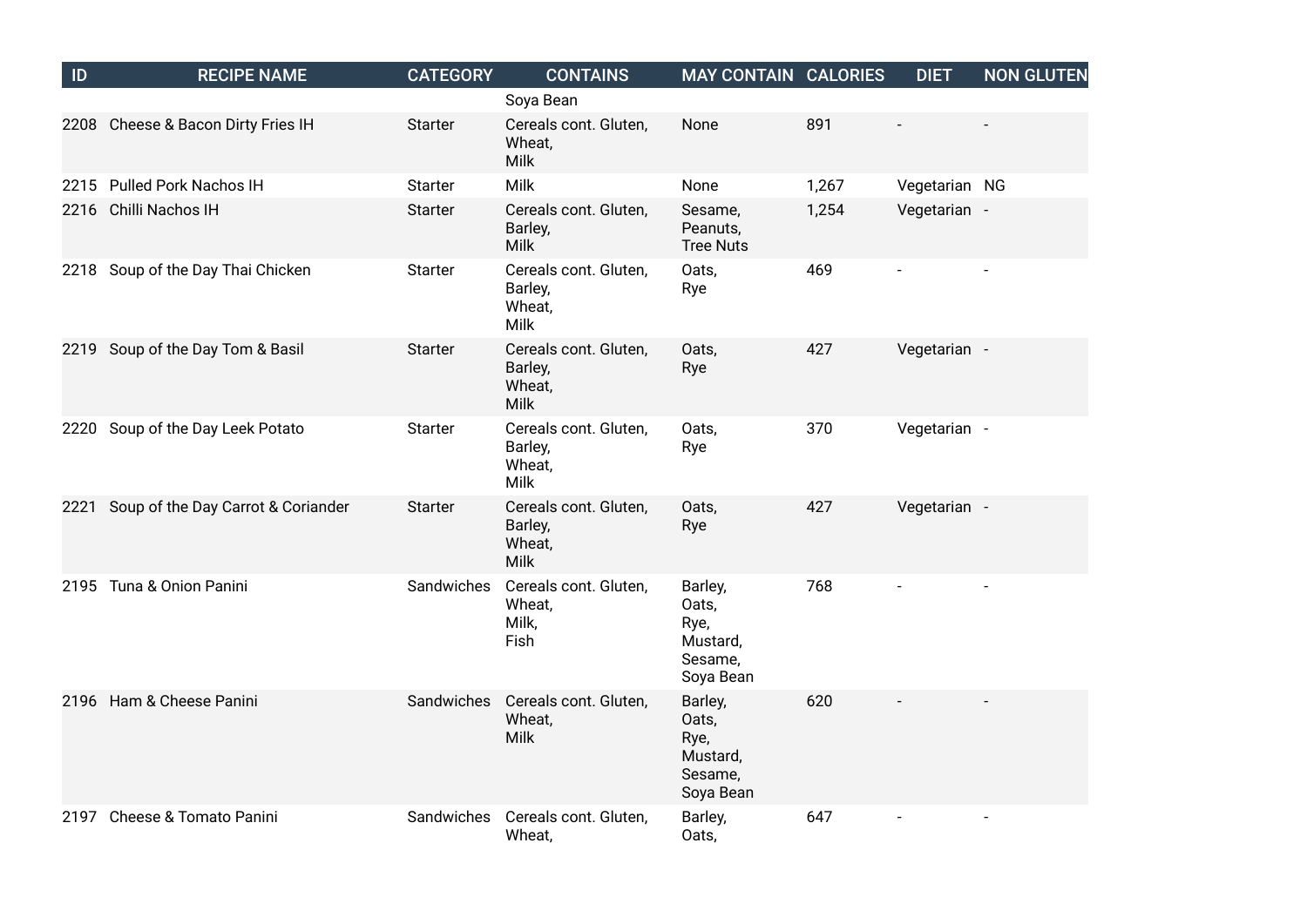| ID   | <b>RECIPE NAME</b>                  | <b>CATEGORY</b> | <b>CONTAINS</b>                                                                     | <b>MAY CONTAIN CALORIES</b>                                  |       | <b>DIET</b> | <b>NON GLUTEN</b> |
|------|-------------------------------------|-----------------|-------------------------------------------------------------------------------------|--------------------------------------------------------------|-------|-------------|-------------------|
|      |                                     |                 | Milk                                                                                | Rye,<br>Mustard,<br>Sesame,<br>Soya Bean                     |       |             |                   |
| 2198 | BBQ Chicken & Bacon Panini          | Sandwiches      | Cereals cont. Gluten,<br>Wheat,<br>Milk                                             | Barley,<br>Oats,<br>Rye,<br>Mustard,<br>Sesame,<br>Soya Bean | 875   |             |                   |
|      | 2199 Tuna Mayo Sandwich IH          | Sandwiches      | Cereals cont. Gluten,<br>Wheat,<br>Milk,<br>Eggs,<br>Fish,<br>Mustard,<br>Soya Bean | None                                                         | 868   |             |                   |
| 2200 | Ham Salad Sandwich IH               | Sandwiches      | Cereals cont. Gluten,<br>Wheat,<br>Soya Bean                                        | None                                                         | 381   |             |                   |
| 2201 | Cheese & Tomato Sandwich IH         | Sandwiches      | Cereals cont. Gluten,<br>Wheat,<br>Milk,<br>Soya Bean                               | None                                                         | 685   |             | $\overline{a}$    |
|      | 2202 Chicken Bacon Mayo Sandwich IH | Sandwiches      | Cereals cont. Gluten,<br>Wheat,<br>Eggs,<br>Mustard,<br>Soya Bean                   | None                                                         | 845   |             |                   |
| 2091 | Scampi                              | Main            | Cereals cont. Gluten,<br>Wheat,<br>Eggs,<br>Crustacea,<br>Mustard                   | Fish,<br>Molluscs                                            | 930   |             |                   |
| 2094 | Ham Egg & Chips                     | Main            | Eggs                                                                                | None                                                         | 764   |             | <b>NG</b>         |
| 2203 | All Day Brunch IH                   | Main            | Cereals cont. Gluten,<br>Wheat,<br>Eggs,<br>Soya Bean,                              | None                                                         | 1,198 |             |                   |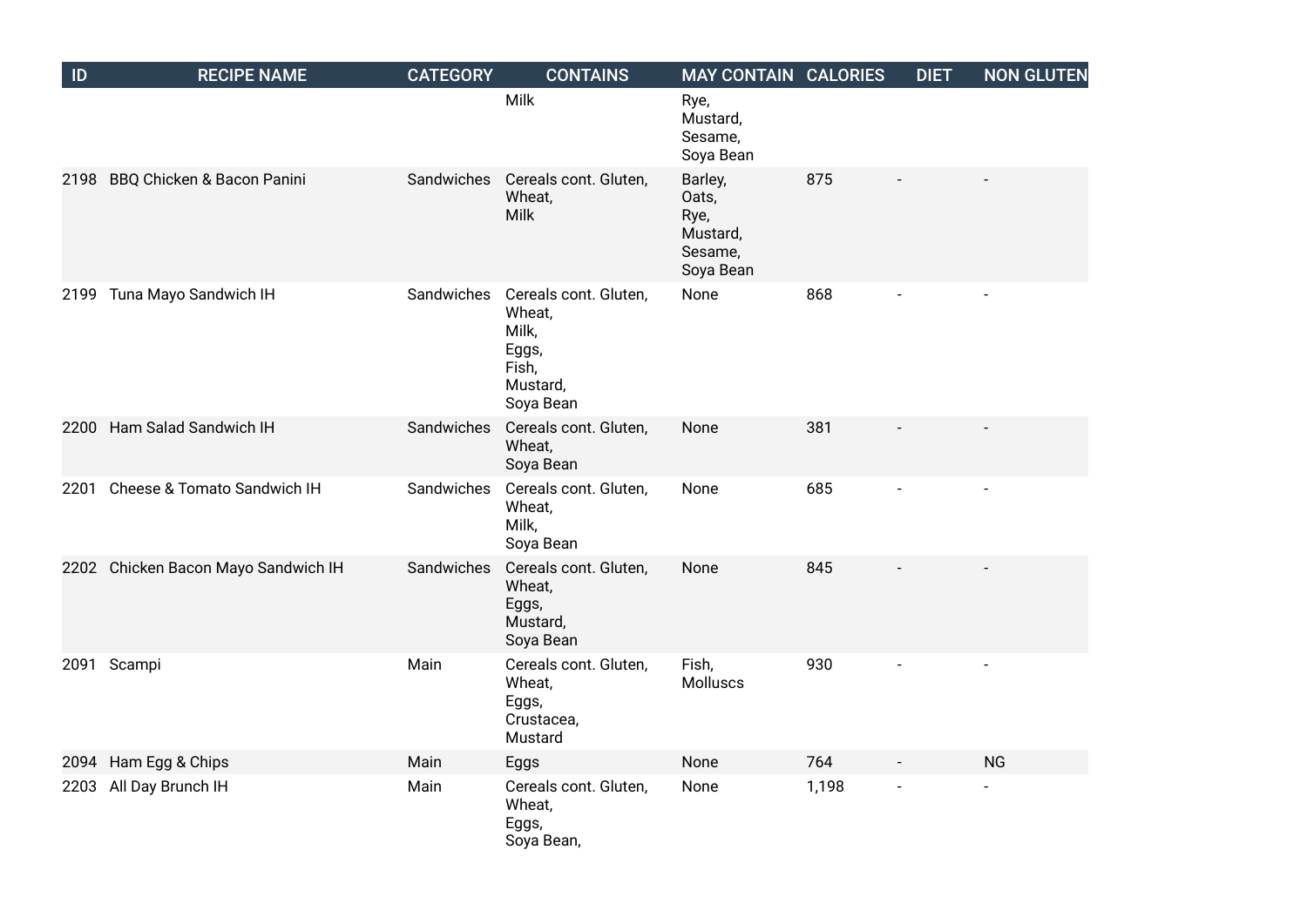| ID   | <b>RECIPE NAME</b>                   | <b>CATEGORY</b> | <b>CONTAINS</b>                                                                 | <b>MAY CONTAIN CALORIES</b>             |       | <b>DIET</b>   | <b>NON GLUTEN</b> |
|------|--------------------------------------|-----------------|---------------------------------------------------------------------------------|-----------------------------------------|-------|---------------|-------------------|
|      |                                      |                 | Sulphur Dioxide & Sulph                                                         |                                         |       |               |                   |
|      | 2204 Veggie Brunch IH                | Main            | Celery/Celeriac,<br>Cereals cont. Gluten,<br>Wheat,<br>Eggs                     | None                                    | 682   |               |                   |
|      | 2205 Pie of the Day                  | Main            | Celery/Celeriac,<br>Cereals cont. Gluten,<br>Barley,<br>Wheat,<br>Milk,<br>Eggs | None                                    | 1,152 |               |                   |
| 2213 | Beef Lasagne IH                      | Main            | Celery/Celeriac,<br>Cereals cont. Gluten,<br>Wheat,<br>Milk,<br>Eggs            | Soya Bean                               | 656   |               |                   |
|      | 2148 Tuna Mayo Jacket Potato         | Jacket          | Milk,<br>Eggs,<br>Fish                                                          | None                                    | 1,164 | Vegetarian NG |                   |
|      | 2150 Cheese Jacket Potato            | Jacket          | <b>Milk</b>                                                                     | None                                    | 771   | Vegetarian NG |                   |
| 2152 | <b>Beans Jacket Potato</b>           | Jacket          | None                                                                            | None                                    | 554   | Vegetarian NG |                   |
|      | 2137 Moving Mountain Burger          | <b>Burgers</b>  | Cereals cont. Gluten,<br>Barley,<br>Oats,<br>Wheat,<br>Eggs,<br>Soya Bean       | Sesame,<br>Peanuts,<br><b>Tree Nuts</b> | 1,572 |               |                   |
|      | 2183 Classic Beef Burger - Ivy House | <b>Burgers</b>  | Cereals cont. Gluten,<br>Wheat,<br>Milk,<br>Eggs,<br>Soya Bean                  | Sesame                                  | 1,501 |               |                   |
|      | 2184 The Ivy Beef Burger             | <b>Burgers</b>  | Cereals cont. Gluten,<br>Wheat,<br>Milk,<br>Eggs,<br>Soya Bean                  | Sesame                                  | 1,707 |               |                   |
|      | 2185 IH Chilli Bang Beef Burger -    | <b>Burgers</b>  | Cereals cont. Gluten,                                                           | Sesame,                                 | 1,686 |               |                   |